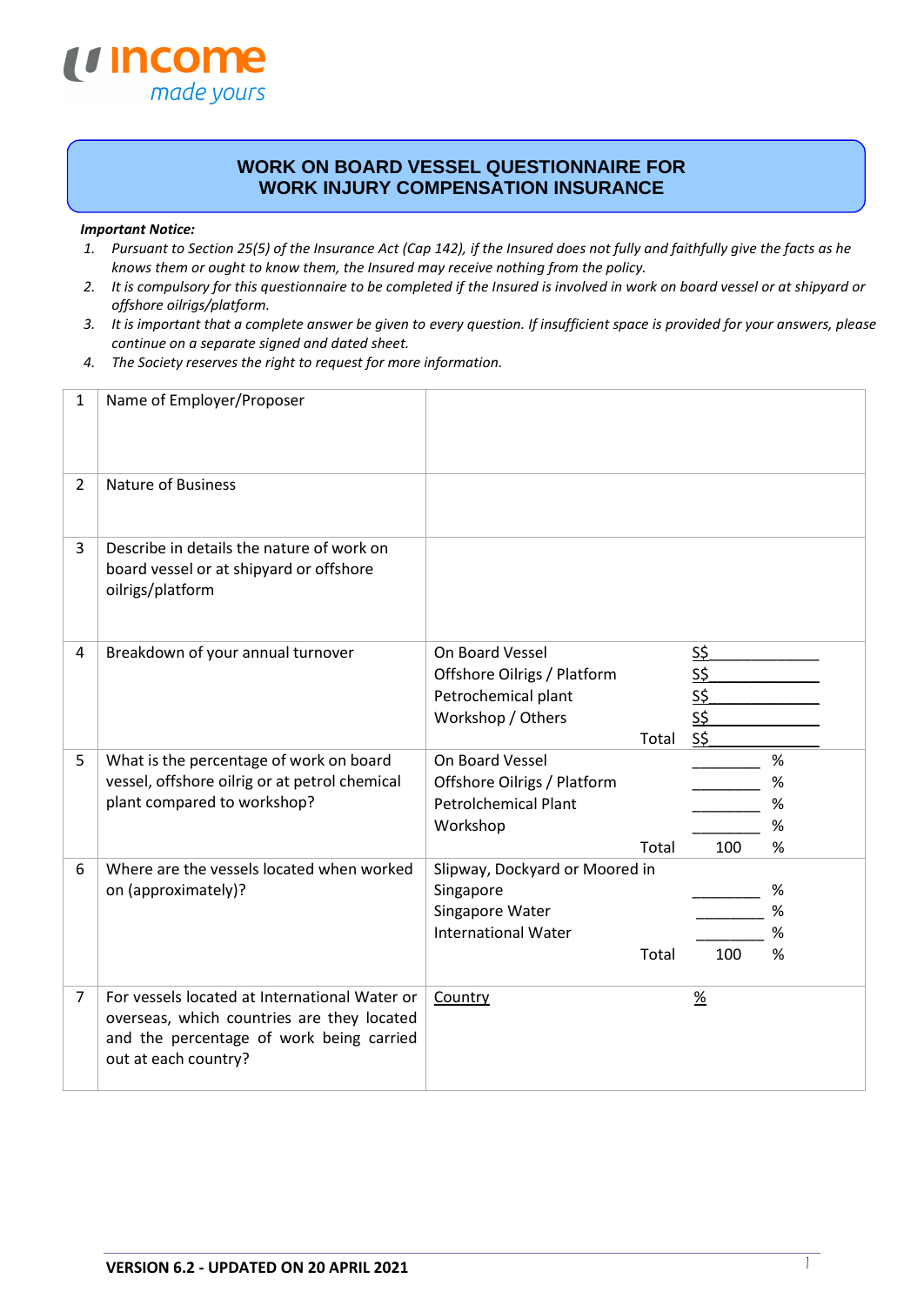

| 8 | Do any of your employees require to carry<br>out the following in order to complete the<br>contract/assignment :-<br>a) sail with the vessel to international<br>water?<br>b) travel to offshore island whilst<br>engage in overseas assignment?<br>Which category of employees are involved<br>in any of the above? | No<br>No<br>Category | Yes  <br>Frequency _______________<br>Yes $\vert$<br>- Mode of transportation ____<br>Duration _________________<br>Frequency _______________                           |
|---|----------------------------------------------------------------------------------------------------------------------------------------------------------------------------------------------------------------------------------------------------------------------------------------------------------------------|----------------------|-------------------------------------------------------------------------------------------------------------------------------------------------------------------------|
| 9 | Does the work / employees involve:-<br>a) shipbuilding, shiprepairing &                                                                                                                                                                                                                                              | No                   | Yes                                                                                                                                                                     |
|   | shipbreaking?                                                                                                                                                                                                                                                                                                        |                      |                                                                                                                                                                         |
|   | welding &/or hot work?<br>b)                                                                                                                                                                                                                                                                                         | No                   | Yes<br>- Shipyard, On board Vessel, Offshore Oil<br>Rig/Platform, Petrol Chemical Plant ____%<br>- Insured's workshop not within the above<br>$location$ ____________ % |
|   | the use of staging & slinging?<br>C)                                                                                                                                                                                                                                                                                 | No                   | Yes<br>%?<br>Allocation                                                                                                                                                 |
|   | diving &/or related underwater<br>c)<br>activities?                                                                                                                                                                                                                                                                  | $No$ $\Box$          | Yes<br>Please advise details:__________                                                                                                                                 |
|   | Which category of employees are involved<br>in any of the above work?                                                                                                                                                                                                                                                | Category             |                                                                                                                                                                         |
|   |                                                                                                                                                                                                                                                                                                                      |                      |                                                                                                                                                                         |